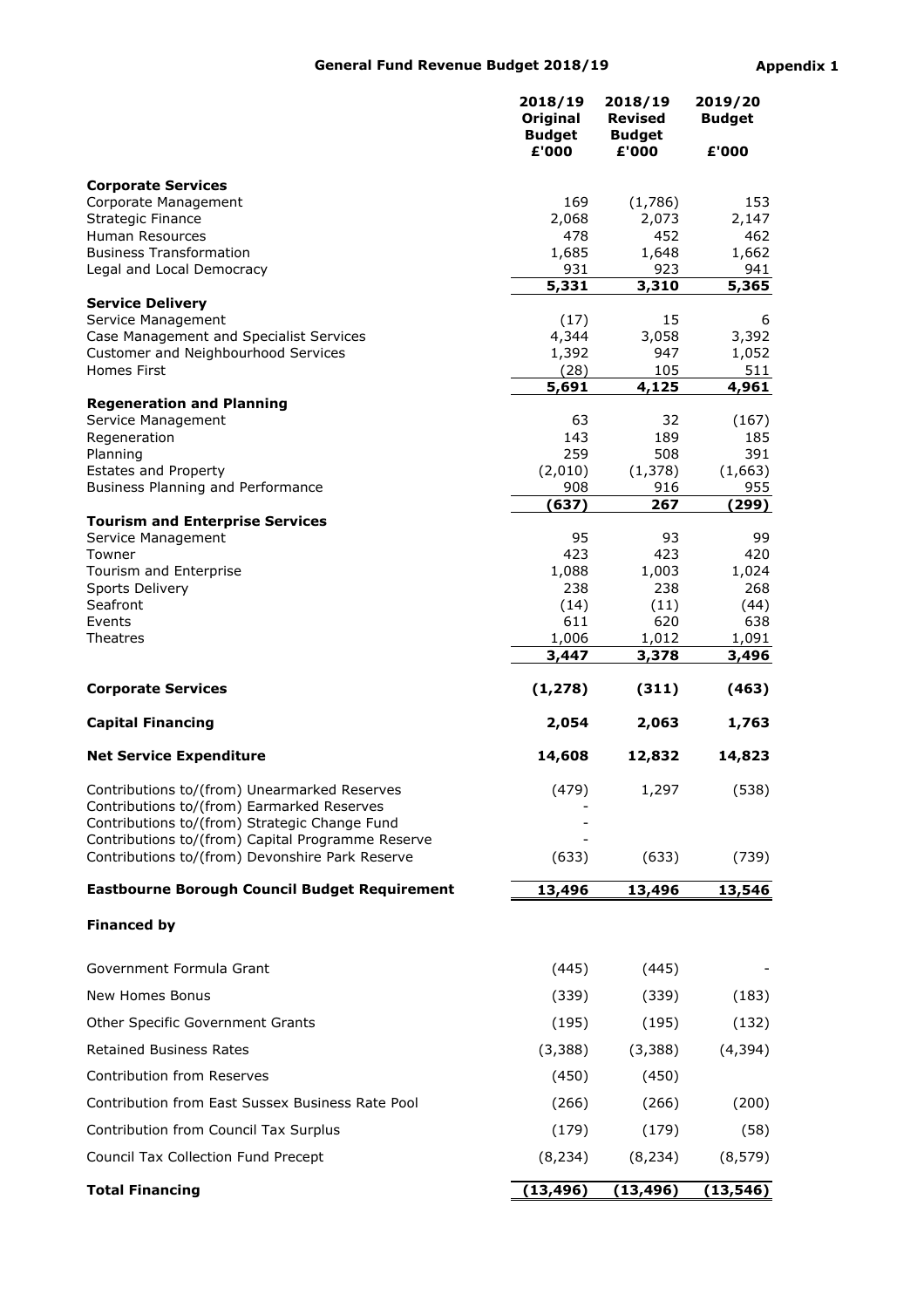|                                                                                                                                         | 2018/19<br>Original<br><b>Budget</b> | 2018/19<br><b>Revised</b><br><b>Budget</b> | 2019/20<br><b>Budget</b> |  |
|-----------------------------------------------------------------------------------------------------------------------------------------|--------------------------------------|--------------------------------------------|--------------------------|--|
|                                                                                                                                         | £'000                                | £'000                                      | £'000                    |  |
| <b>General Fund Reserve</b>                                                                                                             |                                      |                                            |                          |  |
| In hand at 1st April                                                                                                                    | (3, 137)                             | (3,033)                                    | (3, 116)                 |  |
| Financing of Non Recurring Expenditure<br>Financing of Revenue Expenditure<br>Transfer from Earmarked Reserves<br>Withdrawal/(Addition) | 479<br>(550)                         | 479<br>450<br>(12)<br>(1,000)              | 538                      |  |
| In hand at 31st March                                                                                                                   | (3, 208)                             | (3, 116)                                   | (2, 578)                 |  |
| <b>Strategic Change Fund</b>                                                                                                            |                                      |                                            |                          |  |
| In hand at 1st April                                                                                                                    | (8)                                  | (8)                                        | (158)                    |  |
| Withdrawal/(Addition)<br>Financing Revenue Expenditure                                                                                  | (250)<br>250                         | (400)<br>250                               | 150                      |  |
| In hand at 31st March                                                                                                                   | (8)                                  | (158)                                      | (8)                      |  |
| <b>Capital Programme Revenue Reserve</b>                                                                                                |                                      |                                            |                          |  |
| In hand at 1st April                                                                                                                    | (1, 573)                             | (1,306)                                    | (1,306)                  |  |
| Withdrawal/(Addition)<br>Financing expenditure                                                                                          |                                      |                                            |                          |  |
| In hand at 31st March                                                                                                                   | (1, 573)                             | (1, 306)                                   | (1, 306)                 |  |
| <b>Regeneration Reserve</b>                                                                                                             |                                      |                                            |                          |  |
| In hand at 1st April                                                                                                                    | (65)                                 | (531)                                      | (398)                    |  |
| Withdrawal/(Addition)<br>Financing of Revenue Expenditure                                                                               |                                      | 133                                        |                          |  |
| In hand at 31st March                                                                                                                   | (65)                                 | (398)                                      | (398)                    |  |
| <b>Devonshire Park Reserve</b>                                                                                                          |                                      |                                            |                          |  |
| In hand at 1st April                                                                                                                    | (634)                                | (1,488)                                    | (1, 133)                 |  |
| Withdrawal/(Addition)<br>Financing of Expenditure                                                                                       | 633                                  | (278)<br>633                               | 739                      |  |
| In hand at 31st March                                                                                                                   | (1)                                  | (1, 133)                                   | (394)                    |  |
|                                                                                                                                         |                                      |                                            |                          |  |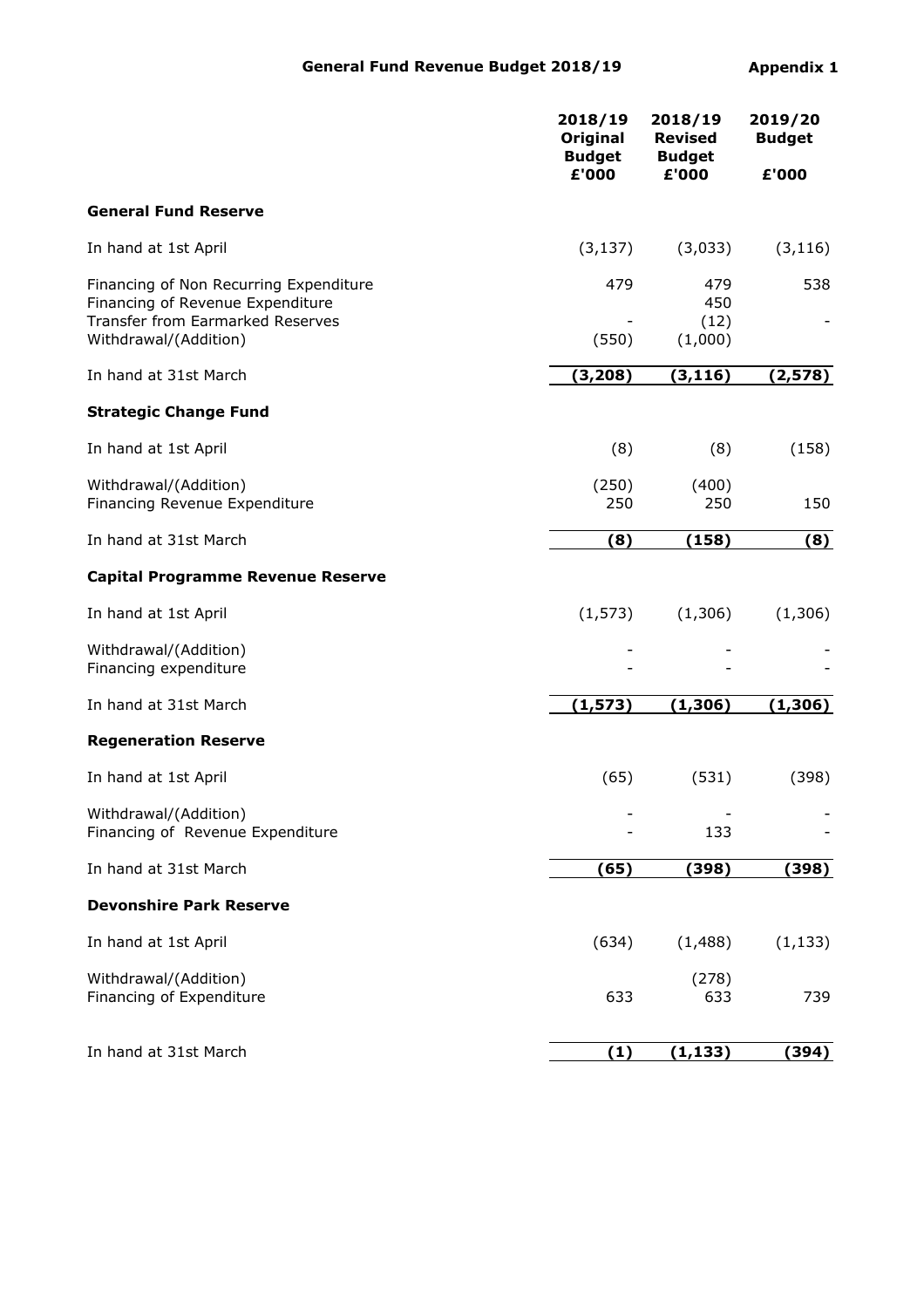Corporate Services Budget 2018/19 Appendix 1

| 2018/19<br>Original | 2018/19<br><b>Revised</b> | 2019/20<br><b>Budget</b> |
|---------------------|---------------------------|--------------------------|
| £'000               | £'000                     | £'000                    |
| 169                 | (1,786)                   | 153                      |
| 645                 | 650                       | 682                      |
| 1,216               | 1,223                     | 1,254                    |
| 207                 | 200                       | 211                      |
| 2,068               | 2,073                     | 2,147                    |
| 478                 | 452                       | 462                      |
| 1,685               | 1,648                     | 1,662                    |
| 272                 | 305                       | 334                      |
| 659                 | 618                       | 607                      |
| 931                 | 923                       | 941                      |
| 5,331               | 3,310                     | 5,365                    |
|                     | <b>Budget</b>             | <b>Budget</b>            |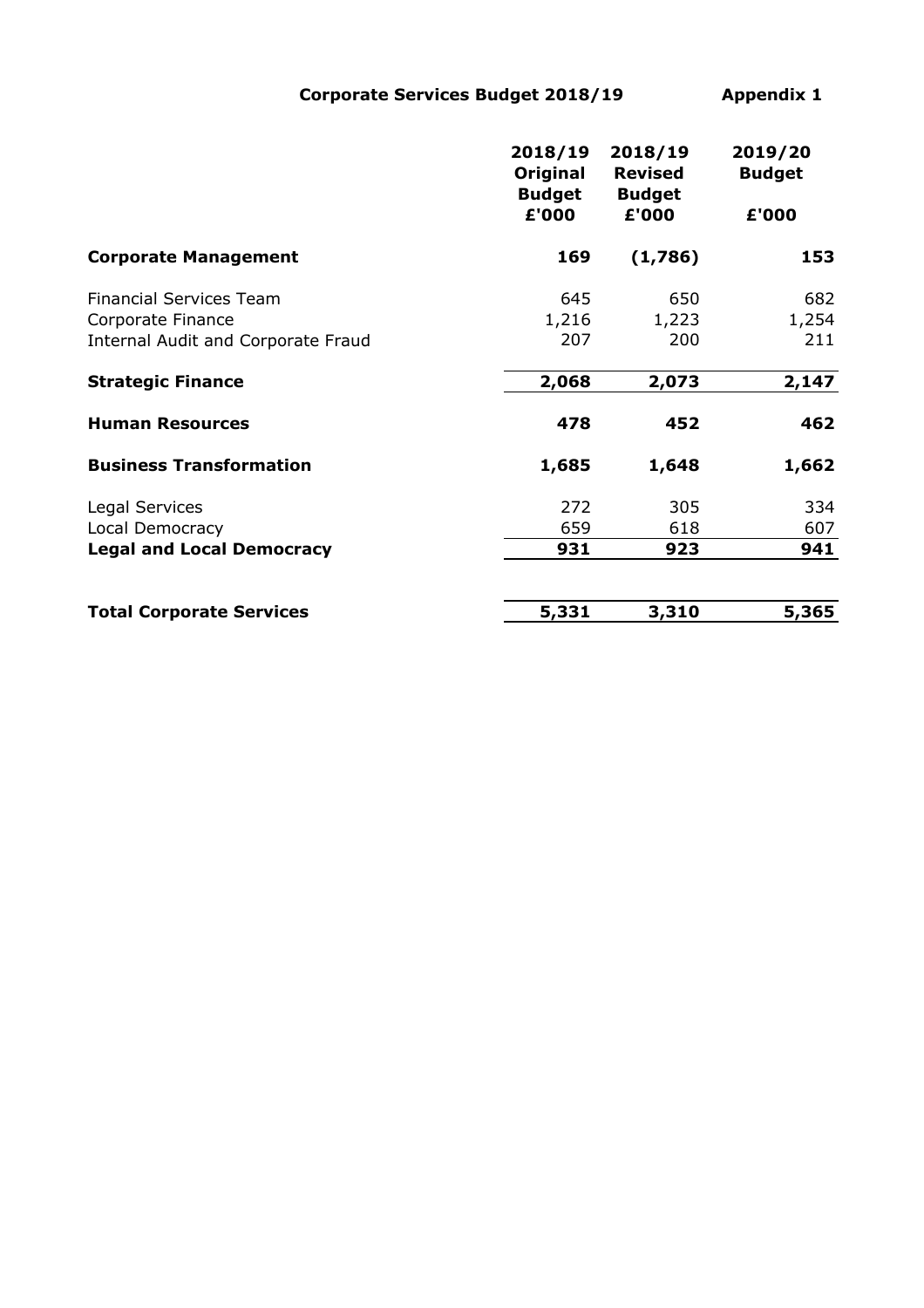|                                                | 2018/19<br>Original<br><b>Budget</b><br>£'000 | 2018/19<br><b>Revised</b><br><b>Budget</b><br>£'000 | 2019/20<br><b>Budget</b><br>£'000 |
|------------------------------------------------|-----------------------------------------------|-----------------------------------------------------|-----------------------------------|
| <b>Service Management</b>                      | (17)                                          | 15                                                  | 6                                 |
| Service Management                             | NIL                                           | 37                                                  | 38                                |
| Case Management                                | 672                                           | 471                                                 | 437                               |
| <b>Account Management</b>                      | 461                                           | 323                                                 | 276                               |
| <b>Specialist Advisory</b>                     | 4,495                                         | 3,535                                               | 4,041                             |
| <b>Bereavement Services</b>                    | (1, 284)                                      | (1,308)                                             | (1,400)                           |
| <b>Case Management and Specialist Services</b> | 4,344                                         | 3,058                                               | 3,392                             |
| Service Management                             | <b>NIL</b>                                    | 25                                                  | 26                                |
| <b>Customer Contact</b>                        | 828                                           | 539                                                 | 579                               |
| Neighbourhood First                            | 564                                           | 383                                                 | 447                               |
| <b>Customer and Neighbourhood Services</b>     | 1,392                                         | 947                                                 | 1,052                             |
| <b>Homes First</b>                             | (28)                                          | 105                                                 | 511                               |
| <b>Total Service Delivery</b>                  | 5,691                                         | 4,125                                               | 4,961                             |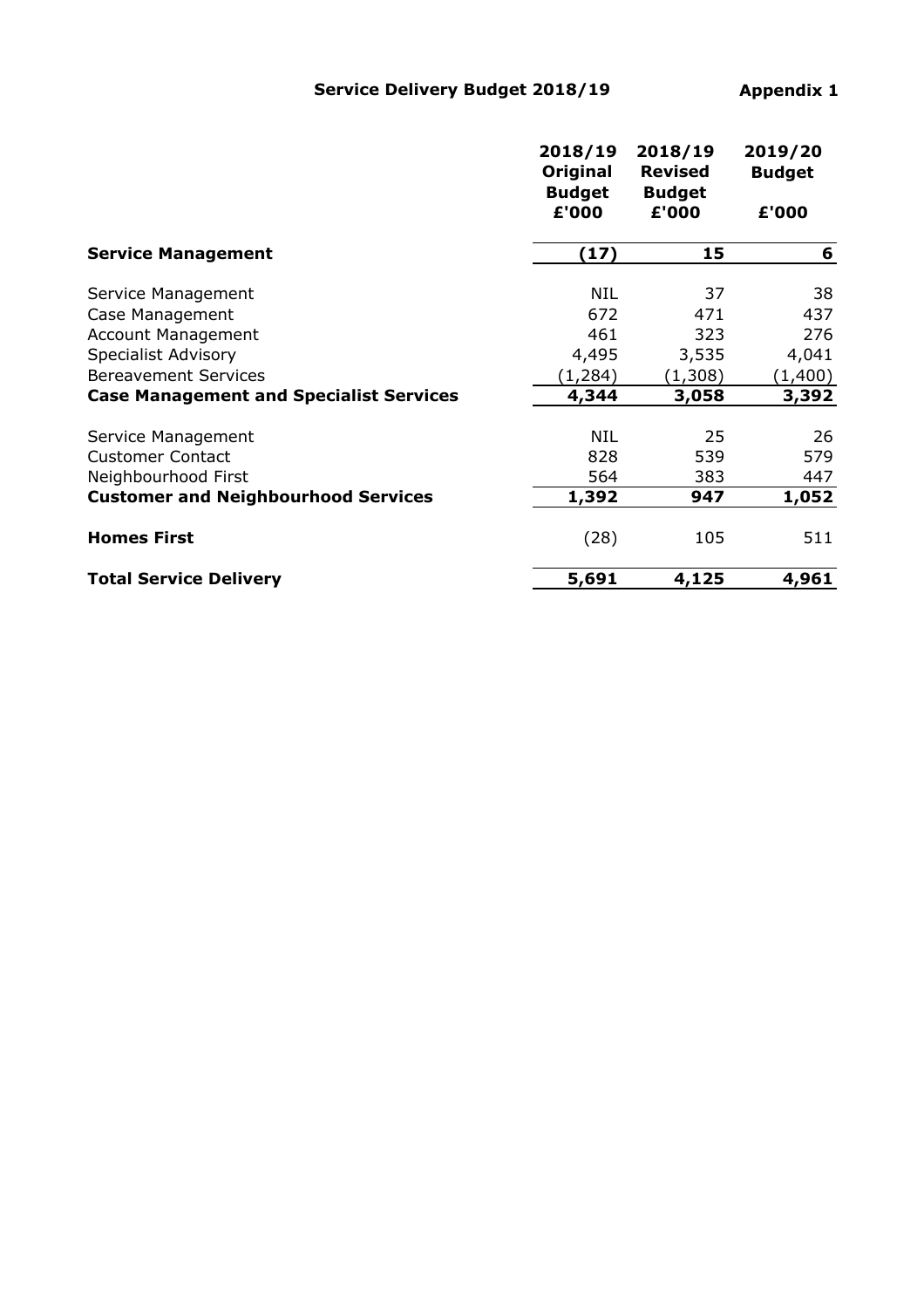## Strategy, Planning and Regeneration Budget 2018/19

|                                          | 2018/19<br>Original<br><b>Budget</b><br>£'000 | 2018/19<br><b>Revised</b><br><b>Budget</b><br>£'000 | 2019/20<br><b>Budget</b><br>£'000 |
|------------------------------------------|-----------------------------------------------|-----------------------------------------------------|-----------------------------------|
| <b>Service Management</b>                | 63                                            | 32                                                  | (167)                             |
| Regeneration                             | 143                                           | 189                                                 | 185                               |
| <b>Planning</b>                          | 259                                           | 508                                                 | 391                               |
| Group Head of Commercial Business        | 38                                            | 37                                                  | 54                                |
| Housing Development Team                 | NIL                                           | NIL                                                 | <b>NIL</b>                        |
| Corporate Landlord                       | (2, 549)                                      | (1,890)                                             | (2, 125)                          |
| <b>Facilities Management</b>             | 501                                           | 475                                                 | 408                               |
| <b>Estates and Property</b>              | (2,010)                                       | (1,378)                                             | (1,663)                           |
| <b>Business Planning and Performance</b> | 908                                           | 916                                                 | 955                               |
| <b>Total Regeneration and Planning</b>   | (637)                                         | 267                                                 | 299)                              |